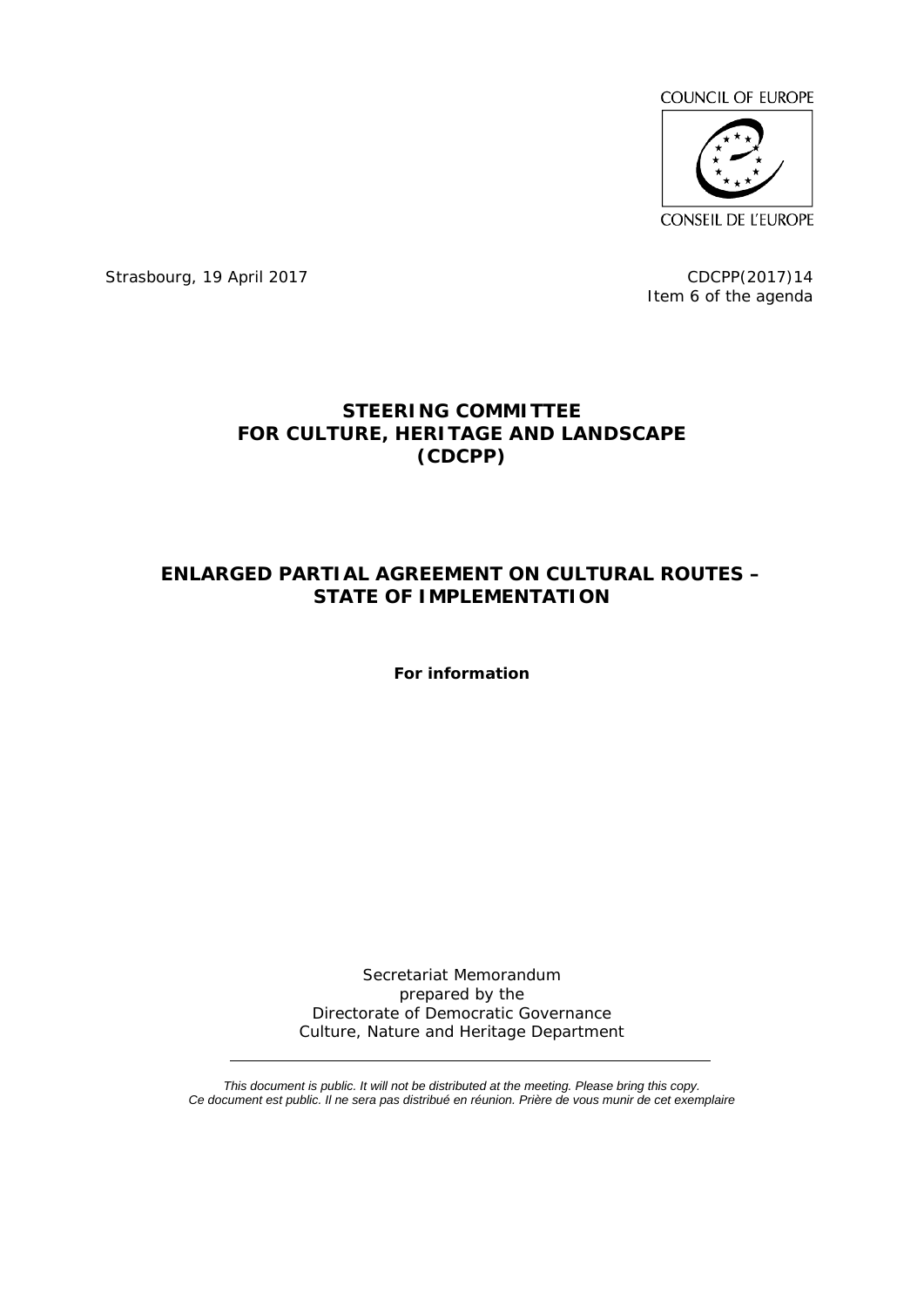**Enlarged Partial Agreement on Cultural Routes of the Council of Europe (EPA)**

The Enlarged Partial Agreement on Cultural Routes (EPA), established in 2010, seeks to reinforce the potential of Cultural Routes for cultural cooperation, sustainable territorial development and social cohesion, with a particular focus on themes of symbolic importance for European unity, history, culture and values and the discovery of less wellknown destinations. The EPA helps to strengthen the democratic dimension of cultural exchange and tourism through the involvement of grassroots networks and associations, local and regional authorities, universities and professional organisations. It contributes to the preservation of a diverse heritage through theme-based and alternative tourist itineraries and cultural projects. The EPA on Cultural Routes follows the Council of Europe's policy guidelines, decides the programme strategy and awards "Council of Europe Cultural Route" certification. It is open to member and non-member states of the Council of Europe aiming at providing political support for national, regional and local initiatives to promote culture and tourism.

As of January 2017, the EPA has 27 member States<sup>1</sup>, 4 Observer States, including the European Parliament, the European Commission, UNWTO and UNESCO among its observers. The EPA Chairman is Mr Alfredas Jomantas (Lithuania). The EPA Bureau includes members from Austria, France, Norway and Spain.

The headquarters of the EPA is located in Luxembourg, thanks to the involvement of the Ministry of Culture of Luxembourg in favour of this programme. The European Institute of Cultural Routes (EICR), located in Neumünster Abbey in Luxembourg, is the technical agency set up in 1998 under an agreement between the Council of Europe and the government of the Grand Duchy of Luxembourg. The Institute advises and evaluates Cultural Routes already certified, helps new projects obtain certification, organises training and visibility activities for route managers and coordinates a university network.

**2016 EPA Membership update**

- 3 new member States joined the EPA in 2016: Croatia, Bosnia and Herzegovina, Georgia
- 2 Council of Europe member States requested and obtained Observer Status for 1 year: Finland and Poland
- 2 Council of Europe member States requested Observer Status (December 2016) for one year starting in 2017: The Holy See and Ukraine
- 1 non-Council of Europe member State requested membership status: Lebanon (decision by the Committee of Ministers in 2017)

**Cultural Routes of the Council of Europe 2015-2016 Evaluation cycle**

- 1 new cultural route certified: The Fortified Towns of the Greater Region
- 5 cultural routes re-certified: Via Francigena, El Llegado Andalus, Iter Vitis, The European Route of Ceramics, Santiago De Compostela Pilgrim Routes.
- 1 cultural route decertified (The Heinrich Schickhardt Cultural Route)

<sup>&</sup>lt;sup>1</sup> Andorra, Armenia, Austria, Azerbaijan, Bosnia and Herzegovina, Bulgaria, Croatia, Cyprus, France, Germany, Georgia, Greece, Hungary, Italy, Lithuania, Luxembourg, Monaco, Montenegro, Norway, Portugal, Romania, Russian Federation, Serbia, Slovak Republic, Slovenia, Spain and Switzerland.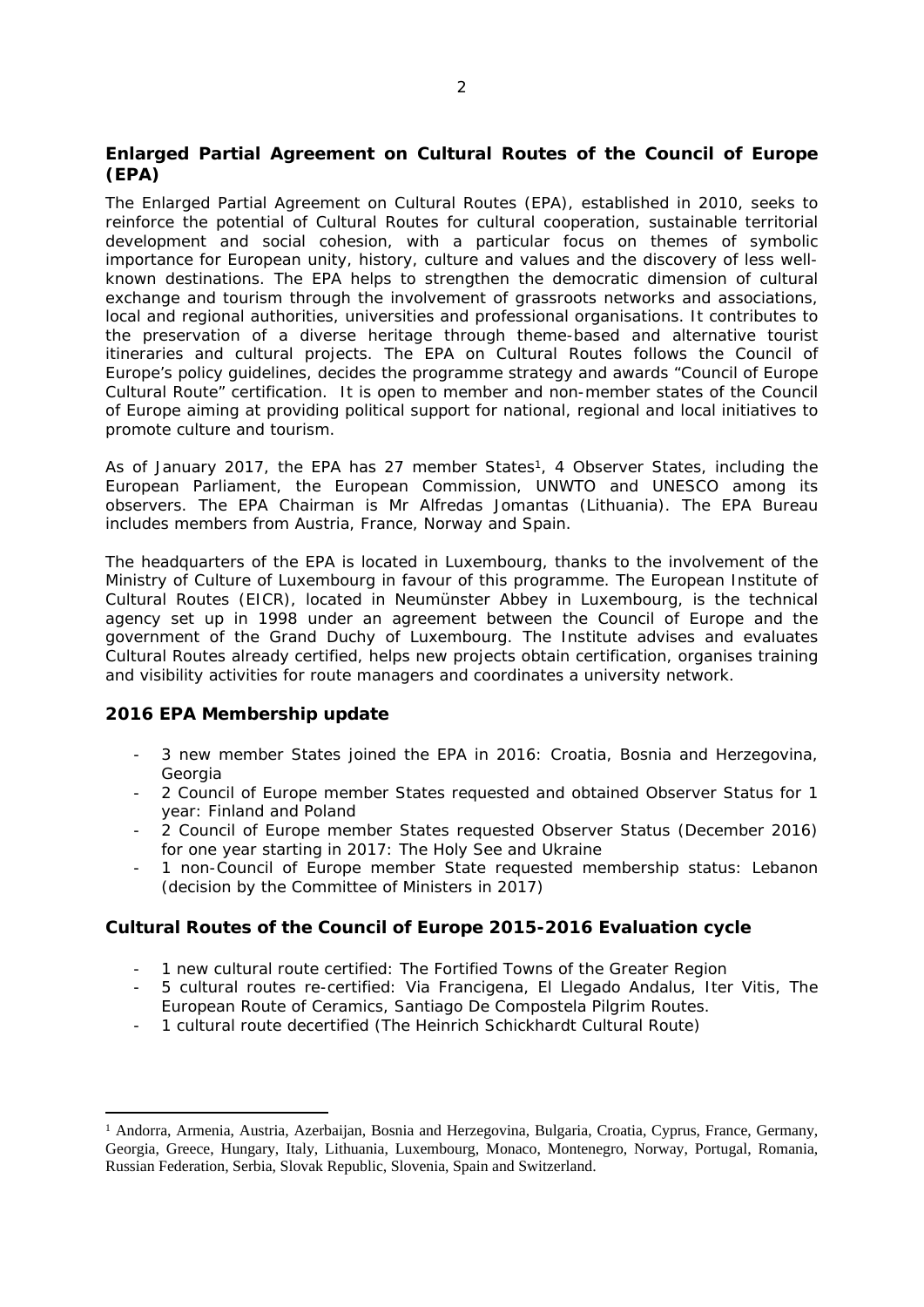**Cultural Routes of the Council of Europe 2016-2017 Evaluation cycle**

- 4 regular evaluations of Cultural Routes of the Council of Europe are currently underway: Huguenot and Waldensian Trail, European Mozart Ways, Saint Martin of Tours Route, European Route of Megalithic Culture
- 8 applications from candidate cultural routes were received by the European Institute of Cultural Routes and are being evaluated for possible submission to the Governing Board

**Trainings for the Managers of the Cultural Routes of the Council of Europe**

- 2016 Training Academy (Strasbourg) on visibility and communication strategies
- Fundraising and Funding seminar for Cultural Routes (Luxembourg)

**Cultural Routes of the Council of Europe 6th Advisory Forum (Vilnius, Lithuania)**

Over 200 participants attended the 2-day Forum and presentation of the Vilnius Road Map. Follow-up available online at<http://culture-routes.net/news/followup-vilnius-forum>

## **European Programme (EICR)**

HECTOR Project: completed. You can discover, use and enrich the resources created within the project exploring the website [hector.culture-routes.net](http://hector.culture-routes.net)

**Joint Programmes with the European Commission**

- Joint Programme with DG GROW: September 2015-February 2017
- A New Joint Programme with the European Commission is under negotiation. More will be reported soon.

**Memorandum of Cooperations, partnership agreements**

- Signature of a 2016-2018 Memorandum of Cooperation between the Council of Europe and the UNWTO (World Tourism Organisation)
- Signature of a Memorandum of Cooperation with the Saint Petersburg University and the EICR

**Communication and Promotional material produced during 2016** 

- A **Leaflet** presenting the Cultural Routes Programme published in English, French, German, Spanish, Italian, Russian and Lithuanian (click [HERE](http://culture-routes.net/resources/publications))
- A new **brochure** presenting the Cultural Routes, per itinerary and per country, published in English and in French (click [HERE\)](http://culture-routes.net/resources/publications)
- The [Cultural Routes website](http://culture-routes.net/) has been updated, with new categories and layout.